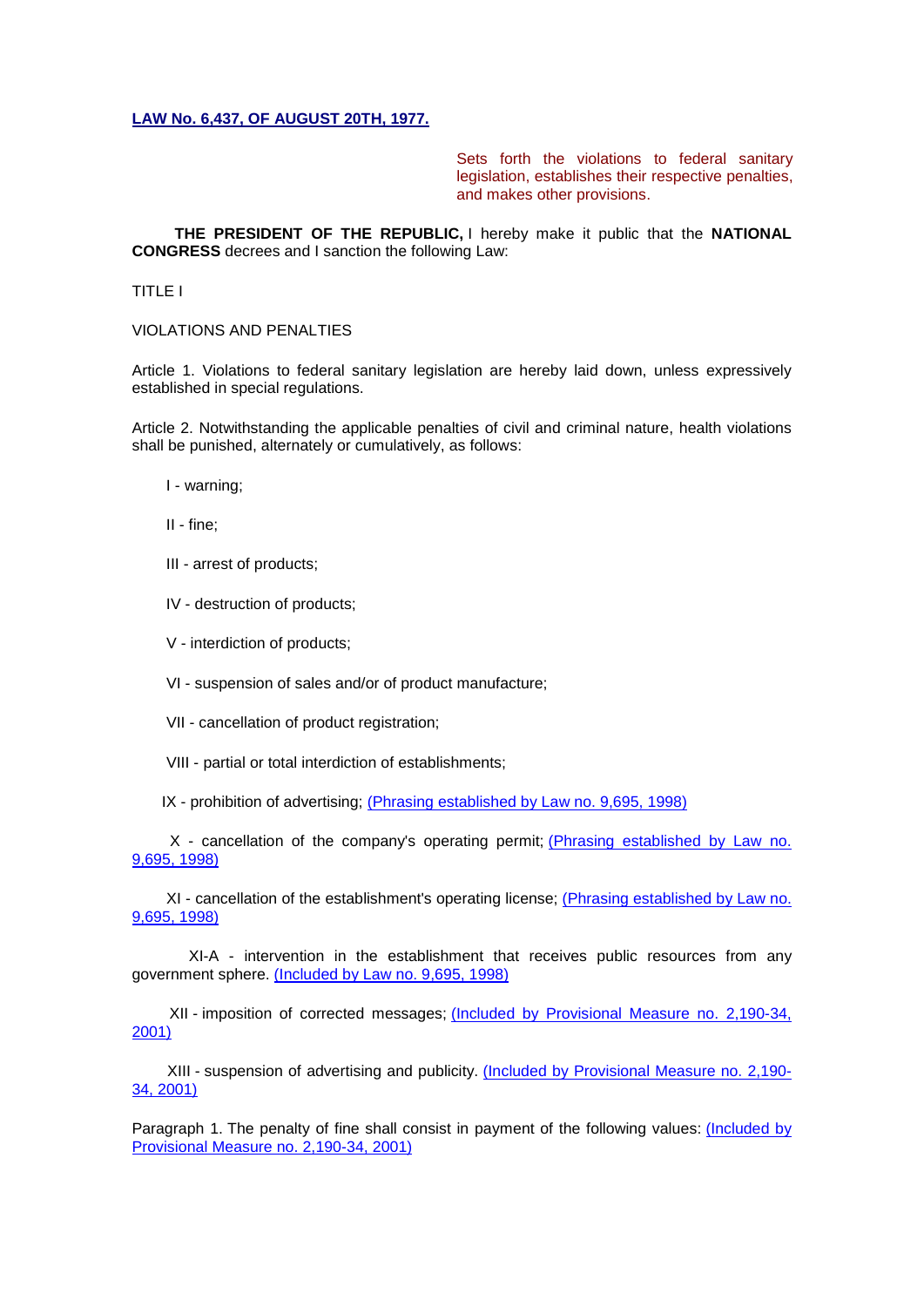I - for minor violations, from R\$ 2.000,00 to R\$ 75.000,00; [\(Included by provisional](http://www.planalto.gov.br/ccivil_03/MPV/2190-34.htm%23art12)  [Measure no. 2,190-34, 2001\)](http://www.planalto.gov.br/ccivil_03/MPV/2190-34.htm%23art12)

 II - for serious violations, from R\$ 75.000,00 to R\$ 200.000,00; [\(Included by provisional](http://www.planalto.gov.br/ccivil_03/MPV/2190-34.htm%23art12)  [Measure no. 2,190-34, 2001\)](http://www.planalto.gov.br/ccivil_03/MPV/2190-34.htm%23art12)

 III - for major violations, from R\$ 200.000,00 to R\$ 1.500.000,00. [\(Included by provisional](http://www.planalto.gov.br/ccivil_03/MPV/2190-34.htm%23art12)  [Measure no. 2,190-34, 2001\)](http://www.planalto.gov.br/ccivil_03/MPV/2190-34.htm%23art12)

Paragraph 2. The fines herein addressed shall be applied in double amount in the case of recidivism. [\(Included by provisional Measure no. 2,190-34, 2001\)](http://www.planalto.gov.br/ccivil_03/MPV/2190-34.htm%23art12)

Paragraph 3. Notwithstanding the provisions of Articles 4 and 6 hereof, the competent health surveillance authority shall take into consideration the economic status of the offender when imposing fines. [\(Included by provisional Measure no. 2,190-34, 2001\)](http://www.planalto.gov.br/ccivil_03/MPV/2190-34.htm%23art12)

Article 3. The result of health violations is hereby imputable to whoever has given it cause or has concurred thereto.

Paragraph 1. Cause is hereby deemed as an action or omission without which the violation would not have been committed.

Paragraph 2. Causes that derives from force majeure or natural events or unforeseeable circumstances that may determine damages, deterioration or change in products or assets of public health's interest hereby preclude the imputation of violation.

Article 4. Health violations are hereby classified as follows:

- I minor, in which the offender may benefit from mitigating circumstances;
- II serious, in which an aggravating circumstance has been verified;
- III major, in which two or more aggravating circumstances have been verified.

Article 5. The intervention in establishments addressed in Subsection XI-A of Article 2 hereof shall not exceed 180 days, renewable for equal and successive periods, and shall be ordered by the Ministry of Health, which shall assign an intervenor, who shall be vested with management powers, being business partners, managers or directors that contractually or legally detain such powers discontinued. [\(Phrasing established by Law 9,695, 1998\)](http://www.planalto.gov.br/ccivil_03/leis/L9695.htm%23art5)

Paragraph 1. Intervention orders may be requested to be reviewed to the Ministry of Health, which shall review them within thirty days without any suspensory effect. (Phrasing established [by Law no. 9,695, 1998\)](http://www.planalto.gov.br/ccivil_03/leis/L9695.htm%23art5)

Paragraph 2. Having the revision request not been reviewed within the aforementioned period of time, the intervention shall cease by operation of law due to the lapse of time. [\(Phrasing](http://www.planalto.gov.br/ccivil_03/leis/L9695.htm%23art5)  [established by Law no. 9,695, 1998\)](http://www.planalto.gov.br/ccivil_03/leis/L9695.htm%23art5)

Paragraph 2-A. At the end of interventions, intervenors shall render accounts of the period of intervention. [\(Included by Law no. 9,695, 1998\)](http://www.planalto.gov.br/ccivil_03/leis/L9695.htm%23art5)

Article 6. When imposing penalties and assessing their severity, health surveillance authorities shall take the following into account:

I - mitigating and aggravating circumstances;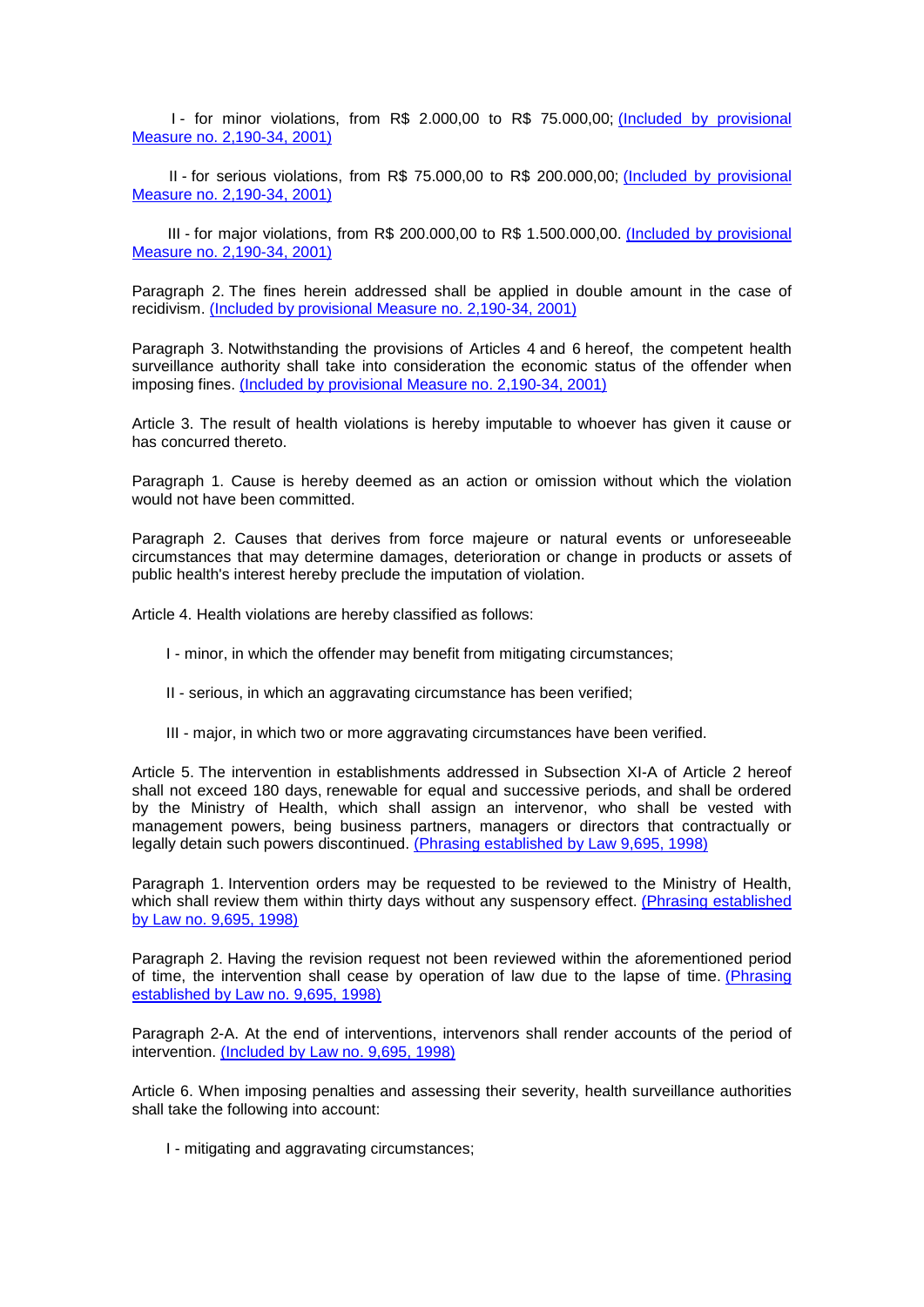II - the severity of violations in view of their consequences to public health;

III - criminal record of the offender with regard to sanitary regulations.

Article 7. The following are mitigating circumstances:

I - the offender's act is not deemed essential to the course of events;

 II - the sanitary legislation has been misunderstood, which is deemed excusable due to the offender's incapacity to admit the unlawfulness of the act;

 III - the offender has spontaneously and immediately intended to repair or mitigate the consequences of his/her harmful act to public health;

IV - the offender has suffered possibly resistible coercion in order to commit the offense;

V - if primary offender and minor violation.

Article 8. The following are aggravating circumstances:

I - the offender is recidivist;

 II - the offender has committed the offense to obtain pecuniary advantage from the consumption by the public of the product designed without complying with the sanitary legislation;

III - the offender has coerced another to the material execution of the act;

IV - the violation has had catastrophic consequences to public health;

 V - after acknowledging the harmful act to public health, the offender has refrained him/herself from taking the appropriate actions to avoid it;

VI - the offender has acted with malice, even if eventual fraud or bad faith.

 Sole Paragraph. The specific recidivism shall enable the imposition of the maximum penalty and the characterization of the violation as major.

Article 9. Should there be both aggravating and mitigating circumstances, penalty shall be imposed pursuant to whichever circumstances are predominant.

Article 10. The following are health violations:

 I - to build, install, or open, in any part of the national territory, laboratories that manufacture medications, drugs, supplies, cosmetics, hygiene products, dietary products, medical devices, or any other establishment that manufactures food, additives to food, beverages, packaging, sanitizing products, and any other product that is of interest to public health, without any registration, license, and permit granted by the competent health surveillance body or without complying with the pertinent legal provisions.

penalty - warning, interdiction, cancellation of permits and licenses, and/or fine.

 II - to build, install, or open hospitals or healthcare centers, medical offices in general, nursing homes, healthcare units, similar establishments or facilities that are intended for health promotion, protection and recovery, without any license granted by the competent health surveillance body or without complying with the pertinent legal and regulatory provisions: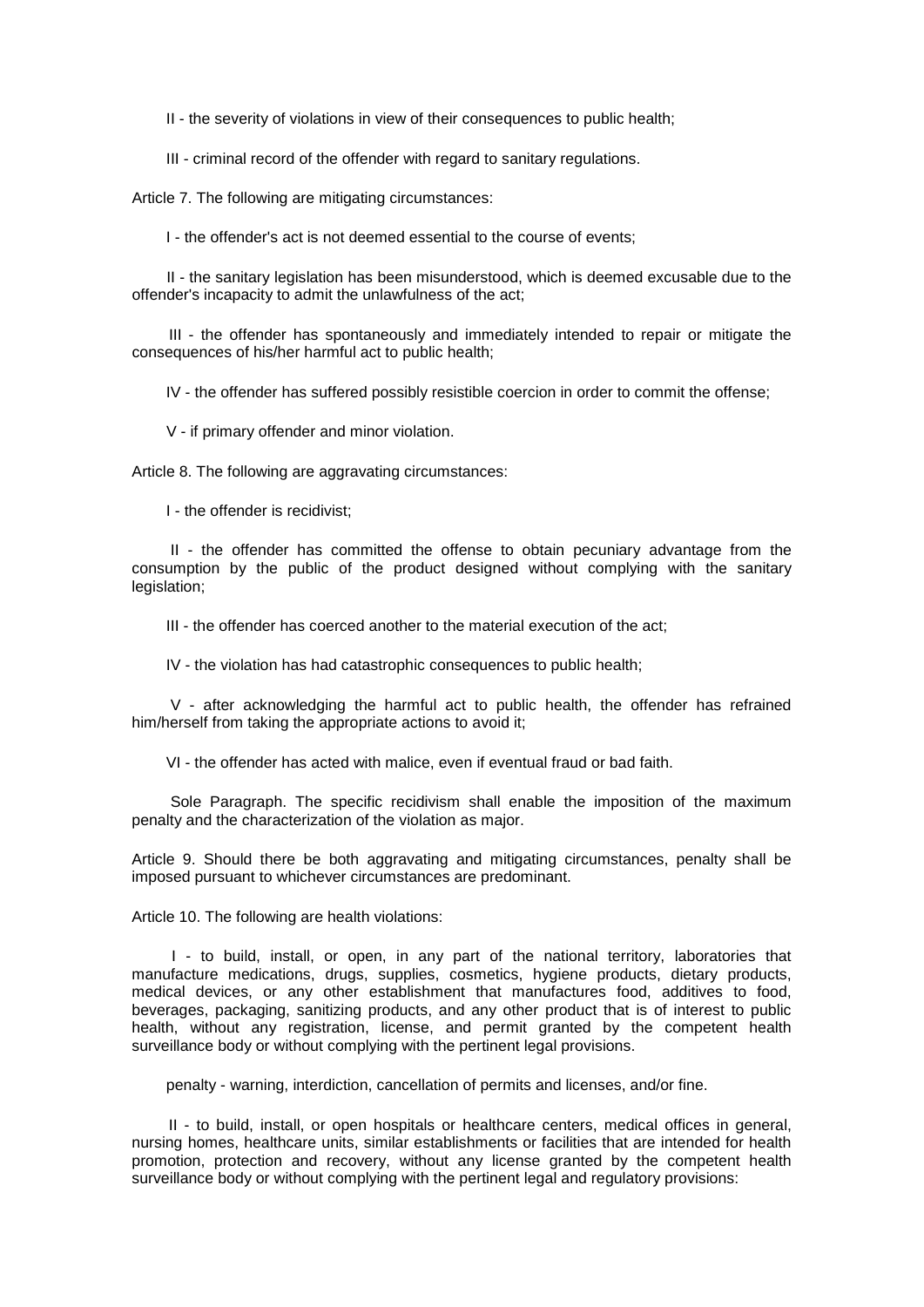penalty - warning, interdiction, cancellation of licenses, and/or fine.

III - to install or maintain open medical or dental offices, clinical research centers, hemodialysis clinics, blood banks, human milk banks, eye banks and establishments intended for similar activities, institutions of aesthetics, gymnastics, physiotherapy and of recovery, seaside resorts, hydromineral, thermal and climate resorts, nursing homes or others similar, centers that use devices and equipment that emit x-ray, radioactive substances, ionizing radiation and others, establishments, laboratories, offices or services of optics, of optical equipment or material, dental prostheses, equipment or materials for dental use, or that conduct commercial, industrial or philanthropic activities along with individuals that practice technical and healthcare professions or activities, without any license granted by the competent health surveillance body or without complying with the pertinent legal and regulatory provisions: [\(Phrasing established by](http://www.planalto.gov.br/ccivil_03/leis/L9695.htm%23art10)  [Law no. 9,695, 1998\)](http://www.planalto.gov.br/ccivil_03/leis/L9695.htm%23art10)

 Penalty - warning, intervention of establishment, interdiction, cancellation of licenses and/or fine; [\(Phrasing established by Law no 9,695, 1998\)](http://www.planalto.gov.br/ccivil_03/leis/L9695.htm%23art10)

 IV - to extract, manufacture, transform, prepare, manipulate, purify, fractionate, package or repackage, import, export, store, ship, transport, purchase, sell, provide, or use food, food products, medications, drugs, pharmaceutical supplies, dietary products, hygiene products, cosmetics, medical devices, packaging, sanitizing products, instruments or equipment that may be of interest to public or individual health, without any registration, license, or permit granted by the competent health surveillance body or without complying with the pertinent provisions of the sanitary legislation:

 penalty - warning, arrest and destruction of products, interdiction, cancellation of product registration, and/or fine;

 V - to advertise products subject to health surveillance, food, and others, without complying with the sanitary legislation:

 penalty - warning, prohibition of advertising, suspension of sales, imposition of corrected messages, suspension of advertising and publicity, and fine. [\(Phrasing established by](http://www.planalto.gov.br/ccivil_03/MPV/2190-34.htm%23art12)  [Provisional Measure no. 2,190-34, 2001\)](http://www.planalto.gov.br/ccivil_03/MPV/2190-34.htm%23art12)

 VI - to failure to notify diseases or zoonoses transmissible to humans, in accordance with the legal or regulatory provisions in force, when legally responsible for doing such:

penalty - warning and/or fine;

 VII - to prevent or hinder the implementation of health surveillance measures with regard to transmissible diseases and to the sacrifice of domestic animals considered dangerous by health surveillance authorities:

penalty - warning and/or fine;

 VIII - to hold back mandatory vaccine certificates, hinder, neglect, or oppose to the implementation of health surveillance measures that seek to prevent dissemination and transmission of diseases, and that intend to preserve and maintain health:

penalty - warning, interdiction, cancellation of licenses or permits, and/or fine;

 IX - to oppose to the requirement for immunological proves or to its imposition by health surveillance authorities:

penalty - warning and/or fine;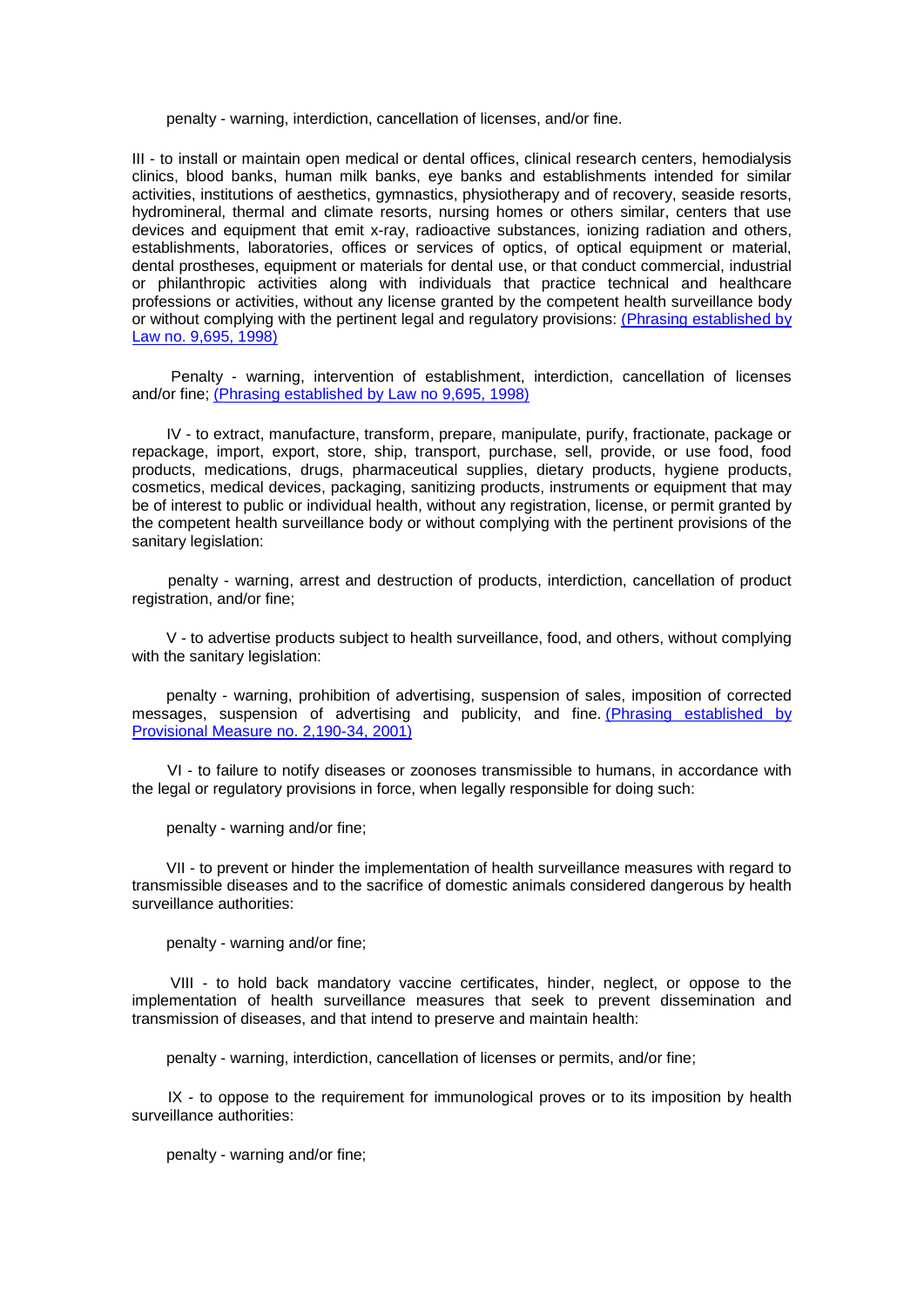X - to hinder or oppose to inspections performed by competent health surveillance authorities in the exercise of their powers:

 Penalty - warning, intervention, interdiction, cancellation of licenses and/or fine; [\(Phrasing](http://www.planalto.gov.br/ccivil_03/leis/L9695.htm%23art10x)  [established by Law no 9,695, 1998\)](http://www.planalto.gov.br/ccivil_03/leis/L9695.htm%23art10x)

 XI - to fill out prescriptions without complying with expressive determination of laws and regulatory norms or medical regulations:

penalty - warning, interdiction, cancellation of licenses, and/or fine;

 XII - to provide, sell, or perform commercial activities regarding medications, drugs and medical devices whose sales and use depend on medical prescription, without meeting this requirement and without complying with legal and regulatory provisions:

penalty - warning, interdiction, cancellation of licenses, and/or fine;

 XIII - to take or apply blood, perform surgeries of plasmapheresis, or develop other hemotherapeutic activities without complying with legal and regulatory provisions:

 Penalty - warning, intervention, interdiction, cancellation of licenses and of product registration and/or fine; [\(Phrasing established by Law no 9,695, 1998\)](http://www.planalto.gov.br/ccivil_03/leis/L9695.htm%23art10xiii)

 XIV - to export or use blood and its derivatives, placentas, organs, glands or hormones, as well as any substance or part of the human body, without complying with legal and regulatory provisions:

 Penalty - warning, intervention, interdiction, cancellation of licenses and of product registration and/or fine; [\(Phrasing established by Law no 9,695, 1998\)](http://www.planalto.gov.br/ccivil_03/leis/L9695.htm%23art10xiv)

 XV - to label food, food products, beverages, medications, drugs, pharmaceutical supplies, dietary products, hygiene products, cosmetics, perfumes, medical devices, sanitizing products, products for aesthetic correction, and any other product, without complying with legal and regulatory provisions:

penalty - warning, destruction of products, interdiction, and/or fine;

 XVI - to change the manufacturing process of products subject to health surveillance control or to modify their basic components, name, and other elements object of their registration without the required authorization from the competent health surveillance body:

penalty - warning, interdiction, cancellation of licenses and permits, and/or fine;

 XVII - to reuse packaging of sanitizing products, or others similar, and of products hazardous to health for the packaging of food, beverages, soft drinks, dietary products, medications, drugs, hygiene products, cosmetics, and perfumes:

 penalty - warning, arrest of products, destruction of products, interdiction, cancellation of product registration, and/or fine;

 XVIII - to import, export, exhibit for sale or deliver for consumption products of interest to health that have past their expiration date, or to assign to them new dates after they have expired: [\(Phrasing established by provisional Measure no. 2,190-34, 2001\)](http://www.planalto.gov.br/ccivil_03/MPV/2190-34.htm%23art12)

 penalty - warning, arrest of products, destruction of products, interdiction, cancellation of product registration and of operating licenses and permits, and/or fine;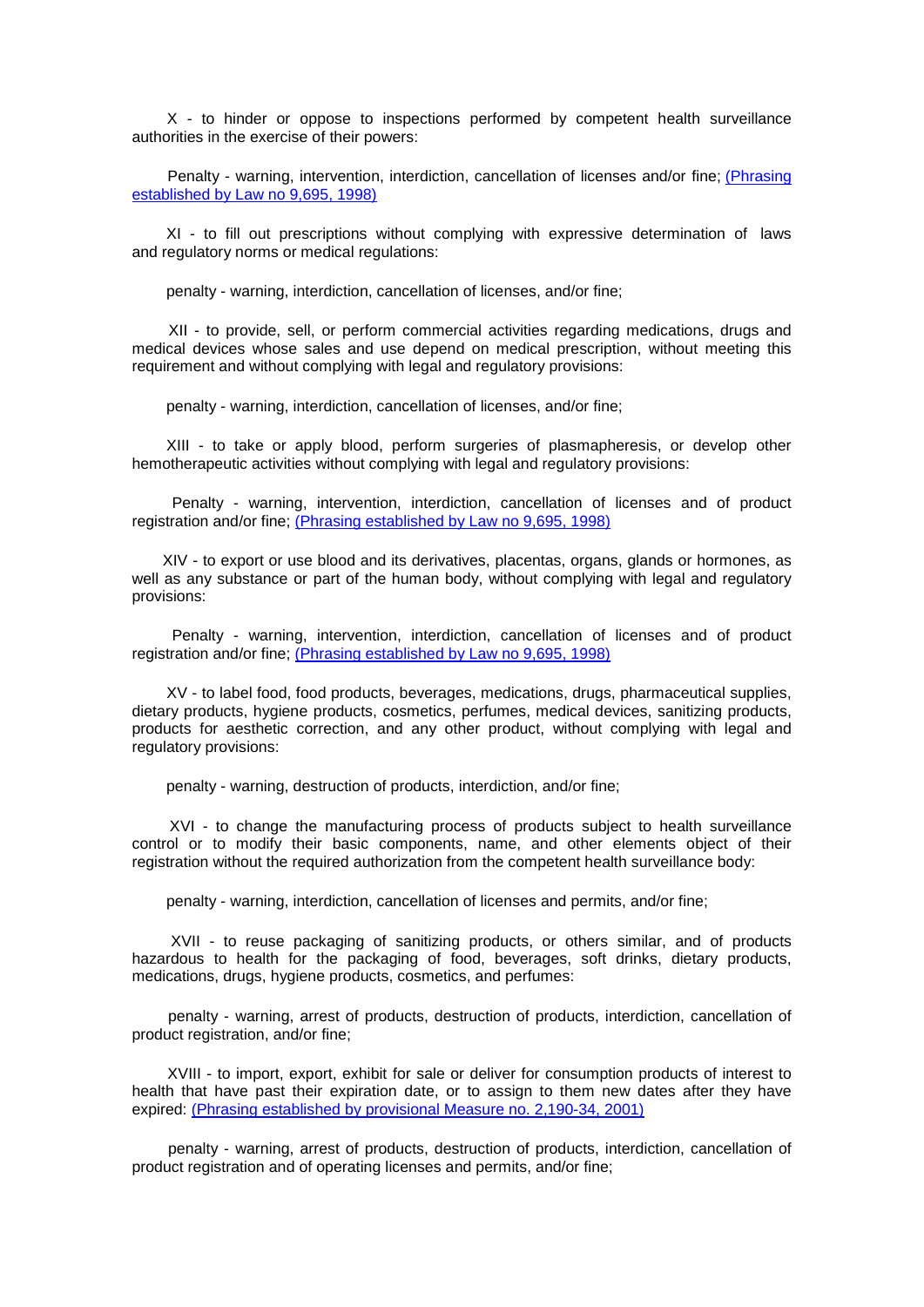XIX - to industrialize products of health surveillance interest without the assistance of a legally licensed technical manager:

 penalty - warning, arrest of products, destruction of products, interdiction, cancellation of product registration, and/or fine;

 XX - to use, when preparing hormones, organs of sick, exhausted or skinny animals, or of animals that present signs of decompositions when manipulated:

 penalty - warning, arrest of products, destruction of products, interdiction, cancellation of product registration and of operating licenses and permits, and/or fine;

 XXI - to commercialize biological, immunotherapeutic products and others that require special care as to their conservation, preparation, shipment or transportation, without observing the proper conditions required for their preservation:

 penalty - warning, arrest of products, destruction of products, interdiction, cancellation of product registration, and/or fine;

 XXII - to have private companies apply raticides, whose action is manifested by gas or vapor, in galleries, manholes, basements, or locations with possible connections with residences or visited by people and animals:

penalty - warning, interdiction, cancellation of licenses or permits, and/or fine;

 XXIII - to failure to comply with legal and regulatory provisions, measures, formalities, and other health surveillance requirements, if transportation companies, their agents and consignees, commanders or individuals directly responsible for ships, aircraft, railways, land vehicles, whether domestic or foreign:

penalty - warning, interdiction, and/or fine;

 XXIV - to failure to observe the health surveillance requirements related to real estate, if owner or person who legally own the property:

penalty - warning, interdiction, and/or fine;

XXV - to practice healthcare professions or activities without the required legal license:

penalty - interdiction and/or fine;

 XXVI - to perform activities related to the promotion, protection, and recovery of people's health without the required legal license:

penalty - interdiction and/or fine;

 XXVII - to cremate or use cadavers without complying with the pertinent sanitary legislation:

penalty - warning, interdiction, and/or fine;

 XXVIII - to defraud, forge, or adulterate food, beverages, medications, drugs, pharmaceutical supplies, medical devices, cosmetics, hygiene products, dietary products, sanitizing products, and any other product that may be of public health's interest: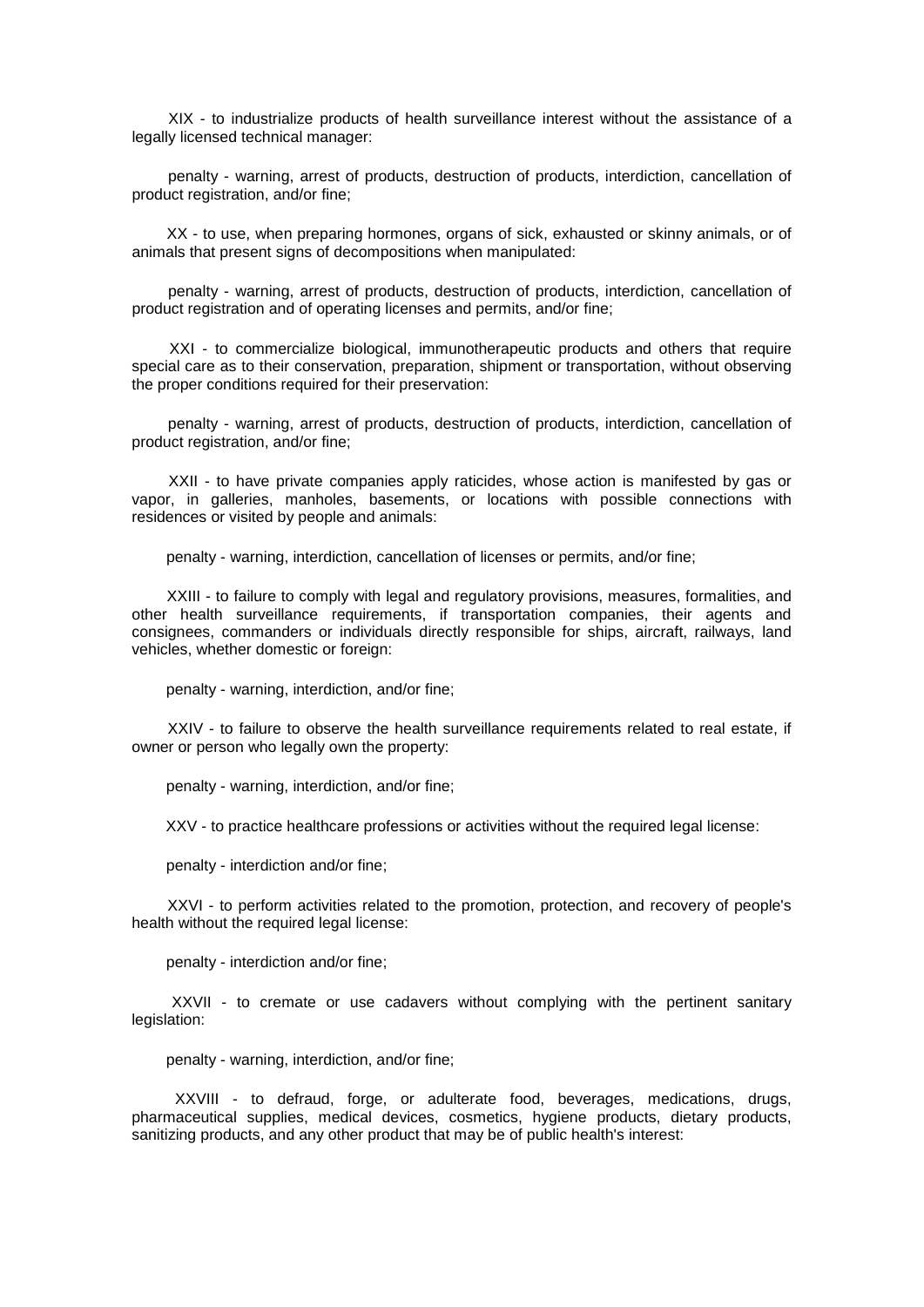penalty - warning, arrest, destruction and/or interdiction of products, suspension of sales and/or of product manufacture, cancellation of product registration, partial or total interdiction of establishment, cancellation of the company's operating permit and license, and/or fine; [\(Phrasing established by Provisional Measure no. 2,190-34, 2001\)](http://www.planalto.gov.br/ccivil_03/MPV/2190-34.htm%23art12)

XXIX - to violate any other legal and regulatory provision intended for health protection:

 penalty - warning, arrest, destruction and/or interdiction of products, suspension of sales and/or of product manufacture, cancellation of product registration, partial or total interdiction of establishment, cancellation of the company's operating permit and license, and/or fine; [\(Phrasing established by Provisional Measure no. 2,190-34, 2001\)](http://www.planalto.gov.br/ccivil_03/MPV/2190-34.htm%23art12)

 XXX - to exhibit or deliver for human consumption refined, milled, or granulated salt without the proper proportion of iodine established by the Ministry of Health (Phrasing [established by Law no. 9,005, 1995\)](http://www.planalto.gov.br/ccivil_03/leis/L9005.htm%23art2)

 penalty - warning, arrest and/or interdiction of products, suspension of sales and/or of product manufacture, cancellation of product registration, partial or total interdiction of establishment, cancellation of the company's operating permit and license, and/or fine; [\(Phrasing established by Provisional Measure no. 2,190-34, 2001\)](http://www.planalto.gov.br/ccivil_03/MPV/2190-34.htm%23art12)

 XXXI - to failure to comply with acts issued by competent health surveillance authorities that seek to enforce the pertinent legislation:

 penalty - warning, arrest, destruction and/or interdiction of products, suspension of sales and/or of product manufacture, cancellation of product registration, partial or total interdiction of establishment, cancellation of the company's operating permit and license, prohibition of advertising, and/or fine; [\(Phrasing established by Provisional Measure no. 2,190-34, 2001\)](http://www.planalto.gov.br/ccivil_03/MPV/2190-34.htm%23art12)

 Sole Paragraph. Establishments part of the Public Administration or created thereby shall not depend on operating permits and licenses, being, nonetheless, subject to the requirements hereof as to adequate facilities, equipment, instruments, as well as to technical assistance and responsibilities.

XXXII - to failure to comply with legal and regulatory provisions, measures, formalities, and other health surveillance requirements, regardless of being physical person or legal entity that provides services of public health's interest in ships, aircraft, land vehicles, customs offices, airports, harbors, bus stations, frontiers, and support services centers for land vehicles: <u>[\(Included by Provisional Measure no. 2,190-34, 2001\)](http://www.planalto.gov.br/ccivil_03/MPV/2190-34.htm%23art12)</u>

 penalty - warning, interdiction, cancellation of the company's operating permit and/or fine; [\(Included by Provisional Measure no. 2,190-34, 2001\)](http://www.planalto.gov.br/ccivil_03/MPV/2190-34.htm%23art12)

 XXXIII - to failure to comply with legal and regulatory provisions, measures, formalities, and other health surveillance requirements, if companies administrating customs offices, airports, harbors, bus stations, frontiers and support services centers for land vehicles: (Included by [Provisional Measure no. 2,190-34, 2001\)](http://www.planalto.gov.br/ccivil_03/MPV/2190-34.htm%23art12)

 penalty - warning, interdiction, cancellation of the company's operating permit and/or fine; [\(Included by Provisional Measure no. 2,190-34, 2001\)](http://www.planalto.gov.br/ccivil_03/MPV/2190-34.htm%23art12)

 XXXIV - to failure to comply with legal and regulatory provisions, measures, formalities, and other health surveillance requirements related to import or export of raw materials or products subject to health surveillance, regardless of being physical person or legal entity: [\(Included by Provisional Measure no. 2,190-34, 2001\)](http://www.planalto.gov.br/ccivil_03/MPV/2190-34.htm%23art12)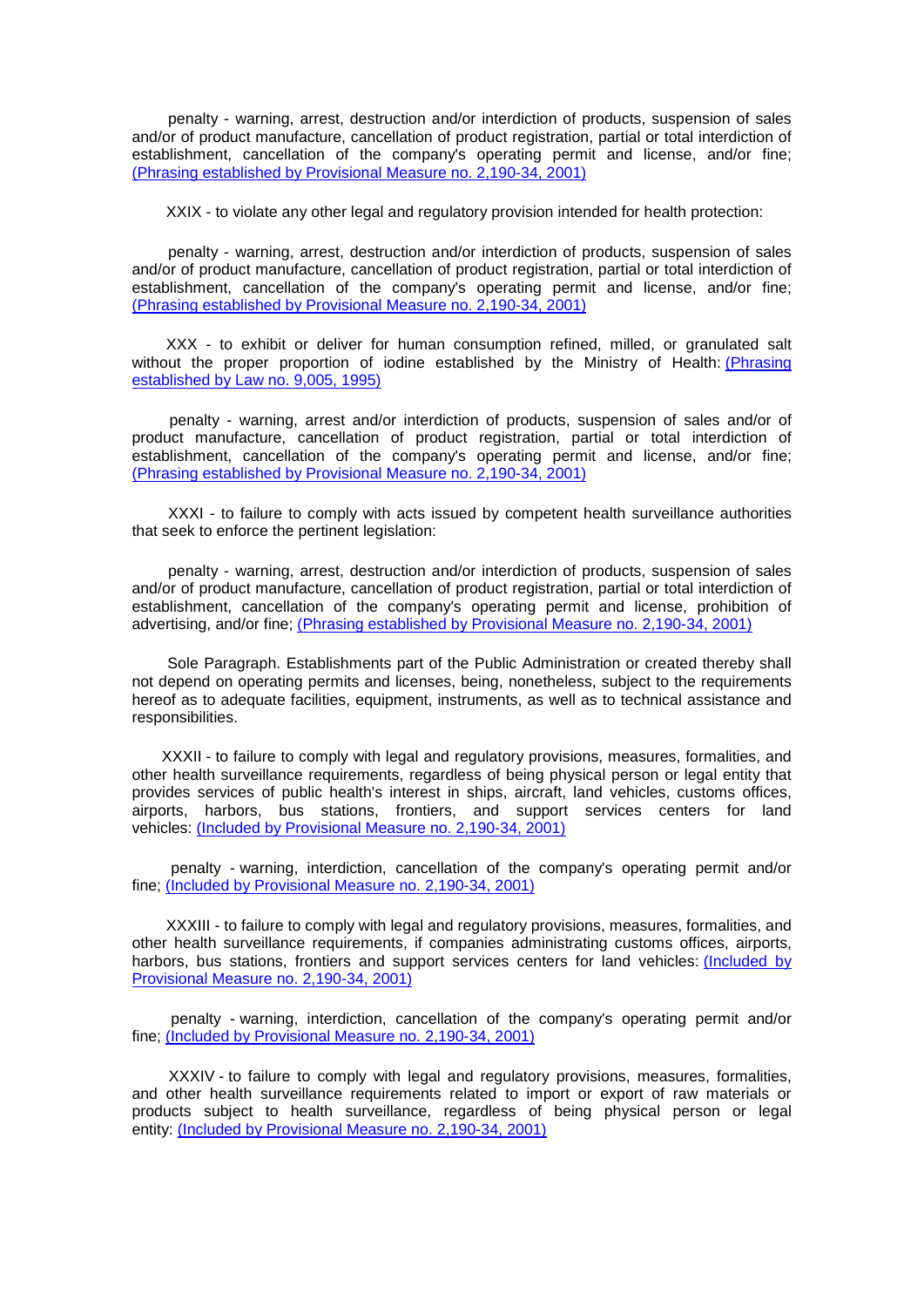penalty - warning, arrest of products, destruction of products, interdiction, cancellation of the company's operating permit, cancellation of product registration, and/or fine; [\(Included by](http://www.planalto.gov.br/ccivil_03/MPV/2190-34.htm%23art12)  [Provisional Measure no. 2,190-34, 2001\)](http://www.planalto.gov.br/ccivil_03/MPV/2190-34.htm%23art12)

 XXXV - to failure to comply with legal and regulatory provisions, measures, formalities, and other health surveillance requirements related to establishments and to good manufacturing practices of raw materials and products subject to health surveillance: [\(Included by Provisional](http://www.planalto.gov.br/ccivil_03/MPV/2190-34.htm%23art12)  [Measure no. 2,190-34, 2001\)](http://www.planalto.gov.br/ccivil_03/MPV/2190-34.htm%23art12)

 penalty - warning, arrest of products, destruction of products, interdiction, cancellation of the company's operating permit, cancellation of product registration, and/or fine; [\(Included by](http://www.planalto.gov.br/ccivil_03/MPV/2190-34.htm%23art12)  [Provisional Measure no. 2,190-34, 2001\)](http://www.planalto.gov.br/ccivil_03/MPV/2190-34.htm%23art12)

 XXXVI - to change the establishment of storage of interdicted imported products without previous authorization of the competent health surveillance body: [\(Included by Provisional](http://www.planalto.gov.br/ccivil_03/MPV/2190-34.htm%23art12)  [Measure no. 2,190-34, 2001\)](http://www.planalto.gov.br/ccivil_03/MPV/2190-34.htm%23art12)

 penalty - warning, arrest of products, destruction of products, interdiction, cancellation of the company's operating permit, cancellation of product registration, and/or fine; [\(Included by](http://www.planalto.gov.br/ccivil_03/MPV/2190-34.htm%23art12)  [Provisional Measure no. 2,190-34, 2001\)](http://www.planalto.gov.br/ccivil_03/MPV/2190-34.htm%23art12)

 XXXVII - to commercialize interdicted imported products: [\(Included by Provisional Measure](http://www.planalto.gov.br/ccivil_03/MPV/2190-34.htm%23art12)  [no. 2,190-34, 2001\)](http://www.planalto.gov.br/ccivil_03/MPV/2190-34.htm%23art12)

 penalty - warning, arrest of products, destruction of products, interdiction, cancellation of the company's operating permit, cancellation of product registration, and/or fine; [\(Included by](http://www.planalto.gov.br/ccivil_03/MPV/2190-34.htm%23art12)  [Provisional Measure no. 2,190-34, 2001\)](http://www.planalto.gov.br/ccivil_03/MPV/2190-34.htm%23art12)

 XXXVIII - to failure to ensure maintenance of quality and identity patterns of interdicted imported products or of products waiting for visual inspection in establishments intended for storage and/or distribution of products subject to health surveillance: [\(Included by Provisional](http://www.planalto.gov.br/ccivil_03/MPV/2190-34.htm%23art12)  [Measure no. 2,190-34, 2001\)](http://www.planalto.gov.br/ccivil_03/MPV/2190-34.htm%23art12)

 penalty - warning, arrest of products, destruction of products, interdiction, cancellation of the company's operating permit, cancellation of product registration, and/or fine; [\(Included by](http://www.planalto.gov.br/ccivil_03/MPV/2190-34.htm%23art12)  [Provisional Measure no. 2,190-34, 2001\)](http://www.planalto.gov.br/ccivil_03/MPV/2190-34.htm%23art12)

 XXXIX - to discontinue, suspend or reduce, without just cause, the manufacture or distribution of boxed warning drugs of continuous and essential use to users' health, causing market shortage: [\(Included by Provisional Measure no. 2,190-34, 2001\)](http://www.planalto.gov.br/ccivil_03/MPV/2190-34.htm%23art12)

 penalty - warning, total or partial interdiction of establishment, cancellation of product registration, cancellation of the company's operating permit and license, and/or fine; [\(Included](http://www.planalto.gov.br/ccivil_03/MPV/2190-34.htm%23art12)  [by Provisional Measure no. 2,190-34, 2001\)](http://www.planalto.gov.br/ccivil_03/MPV/2190-34.htm%23art12)

 XL - to failure to communicate the Ministry of Health's health surveillance bodies about the discontinuance, suspension or reduction of manufacture or distribution of the drugs addressed in Subsection XXXIX hereof: [\(Included by Provisional Measure no. 2,190-34, 2001\)](http://www.planalto.gov.br/ccivil_03/MPV/2190-34.htm%23art12)

 penalty - warning, total or partial interdiction of establishment, cancellation of product registration, cancellation of the company's operating permit and license, and/or fine; [\(Included](http://www.planalto.gov.br/ccivil_03/MPV/2190-34.htm%23art12)  [by Provisional Measure no. 2,190-34, 2001\)](http://www.planalto.gov.br/ccivil_03/MPV/2190-34.htm%23art12)

 XLI - to failure to comply with legal and regulatory provisions, measures, formalities, and other health surveillance requirements, regardless of being physical person or legal entity that provides services of interest to public health in ships, aircraft, land vehicles, customs offices, airports, harbors, bus stations, frontiers, and support services center for land vehicles [\(Included](http://www.planalto.gov.br/ccivil_03/MPV/2190-34.htm%23art12)  [by Provisional Measure no. 2,190-34, 2001\)](http://www.planalto.gov.br/ccivil_03/MPV/2190-34.htm%23art12)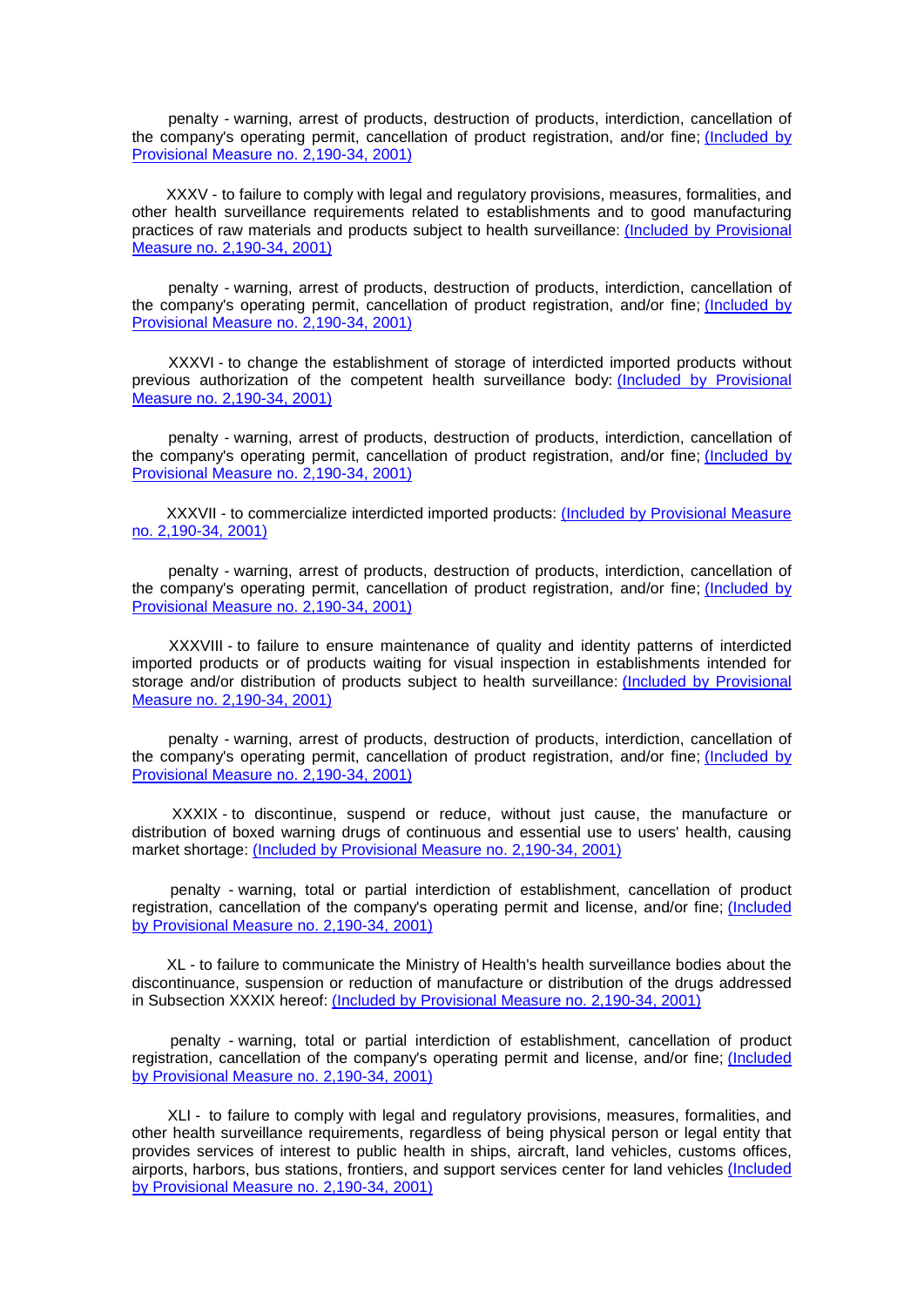penalty - warning, total or partial interdiction of establishment, cancellation of product registration, cancellation of the company's operating permit and license, and/or fine. [\(Included](http://www.planalto.gov.br/ccivil_03/MPV/2190-34.htm%23art12)  [by Provisional Measure no. 2,190-34, 2001\)](http://www.planalto.gov.br/ccivil_03/MPV/2190-34.htm%23art12)

Article 11. Failure to observe or to comply with the sanitary legislation upon entrance and permanence of foreigners in the country shall hinder their disembarkation or permanence in national territory by the competent health surveillance authority.

## TITLE II

## **PROCEEDINGS**

Article 12. Sanitary violations shall be investigated through their own administrative proceedings, initiated upon the drawing up of the violation notice and conducted pursuant to the procedure and time frames herein established.

Article 13. Violation notices shall be drawn up by the health surveillance authority at the headquarters of the competent authority or at the location where the offense has been committed, and shall contain the following items:

 I - name of the offender, his/her home and residence, as well as other elements required for his/her qualification and civil identification;

II - location, date and time of the drawing up of the document that attests the violation;

III - description of the offense and reference to the violated legal or regulatory provision;

 IV - penalty to which the offender is subject and the respective legal provision that authorizes the imposition thereof;

 V - offender's acknowledgement that he/she shall respond to the fact in administrative proceedings;

 VI - signature of the offender or, in the case of absence or refusal, signature of two witnesses and of the reporting officer;

VII - time frame to appeal, if applicable.

Sole Paragraph. Should the offender have refused to sign the violation notice, this fact shall be referred therein.

Article 14. The penalties herein addressed shall be applied by the competent health surveillance authorities of the Ministry of Health, States, Federal District and Territories, pursuant to their respective duties established in the legislation or delegated thereto by agreements.

Article 15. The authority that determines the drawing up of the violation notice shall order, within the proceeding records, that the reporting officer proceeds with previous verification of factual matters.

Article 16. Public civil servants are liable for the statements in violation notices, being hereby subject to penalties for serious violations in cases of falsehood or omission with malice aforethought.

Article 17. Offenders shall be notified for the purpose of acknowledgment of violation notices as follows: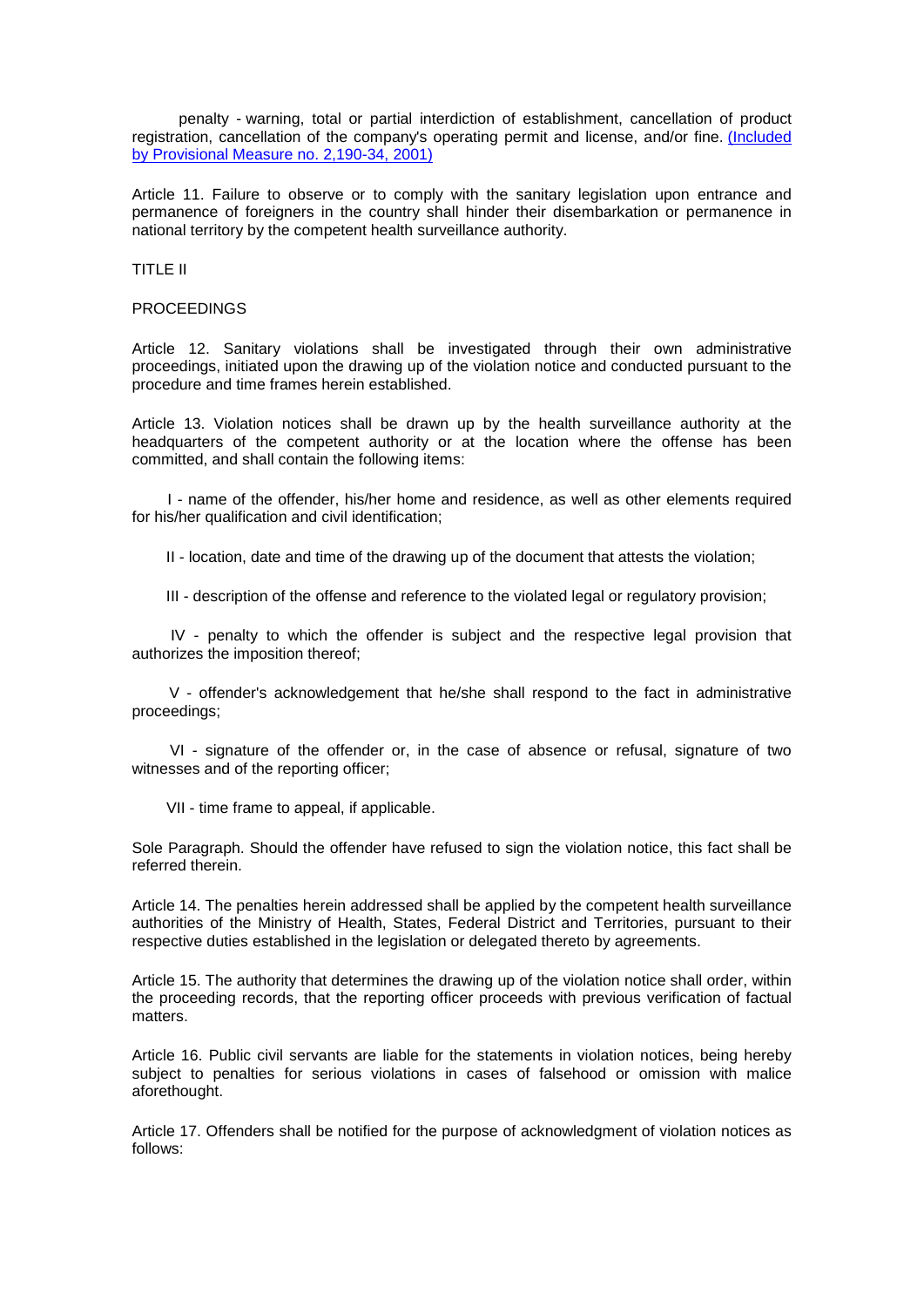I - in person;

II - by mail;

III - by public notice, if in unknown or uncertain location.

Paragraph 1. Should the offender be notified in person and refuse to provide acknowledgment, this circumstance shall be clearly mentioned by the authority that made the notification.

Paragraph 2. The public notice addressed in Subsection III of this Article shall be published solely once on the official press, being this notification considered effective five days after the publication thereof.

Article 18. Despite the drawing up of the violation notice and should there be subsisting obligations to be complied, a public notice shall be published establishing a period of 30 days for the compliance thereof, according to the provision of Paragraph 2, Article 17.

Sole Paragraph. The period for complying with subsisting obligations may be shortened or extended in exceptional cases by well-grounded procedural orders in view of public interest.

Article 19. Failure to comply with obligations in the public notice addressed in Article 18 hereof shall result in forced compliance and in the imposition of daily fine, appraised according to the values corresponding to the violation classification, until the obligation thereof has been met, notwithstanding other penalties established in the legislation in force.

Article 20. Disrespect or contempt for the competent civil servant as to their legal obligations, as well as any hindrance against the supervision of compliance with laws and regulatory acts on health matters, shall subject the offender to the penalty of fine.

Article 21. Fines imposed in violation notices may have 20% discount if the offender makes the payment within 20 days, counted from the date of notification, implying tacit waiver of the right to defense or appeal.

Article 22. Offenders may file defense or rebuttal to violation notices within 15 days, counted from the date of notification.

Paragraph 1. Before judging the defense or rebuttal herein addressed, the judging authority shall hear the reporting officer, who shall have ten days to make a statement.

Paragraph 2. Regardless of the submission of defense or rebuttal, violation notices shall be judged by the head of the competent health surveillance body.

Article 23. In the case of a product or substance addressed in Article 10, Seubsection IV, the investigation of the unlawful act shall be conducted by the arrest of samples for interdiction and fiscal analysis, if appropriate.

Paragraph 1. Arrest of samples for analysis, whether for fiscal or control purposes, shall not be imposed along with interdiction of products.

Paragraph 2. Traces of alteration or adulteration in the product caught in the act are hereby precluded from the provisions of the previous paragraph, in which cases interdiction shall be imposed as a preventive measure or a preliminary injunction.

Paragraph 3. Interdiction of products shall be mandatory when fraudulent actions that imply forgery or adulteration are evidenced in laboratory analysis or in examination of processes.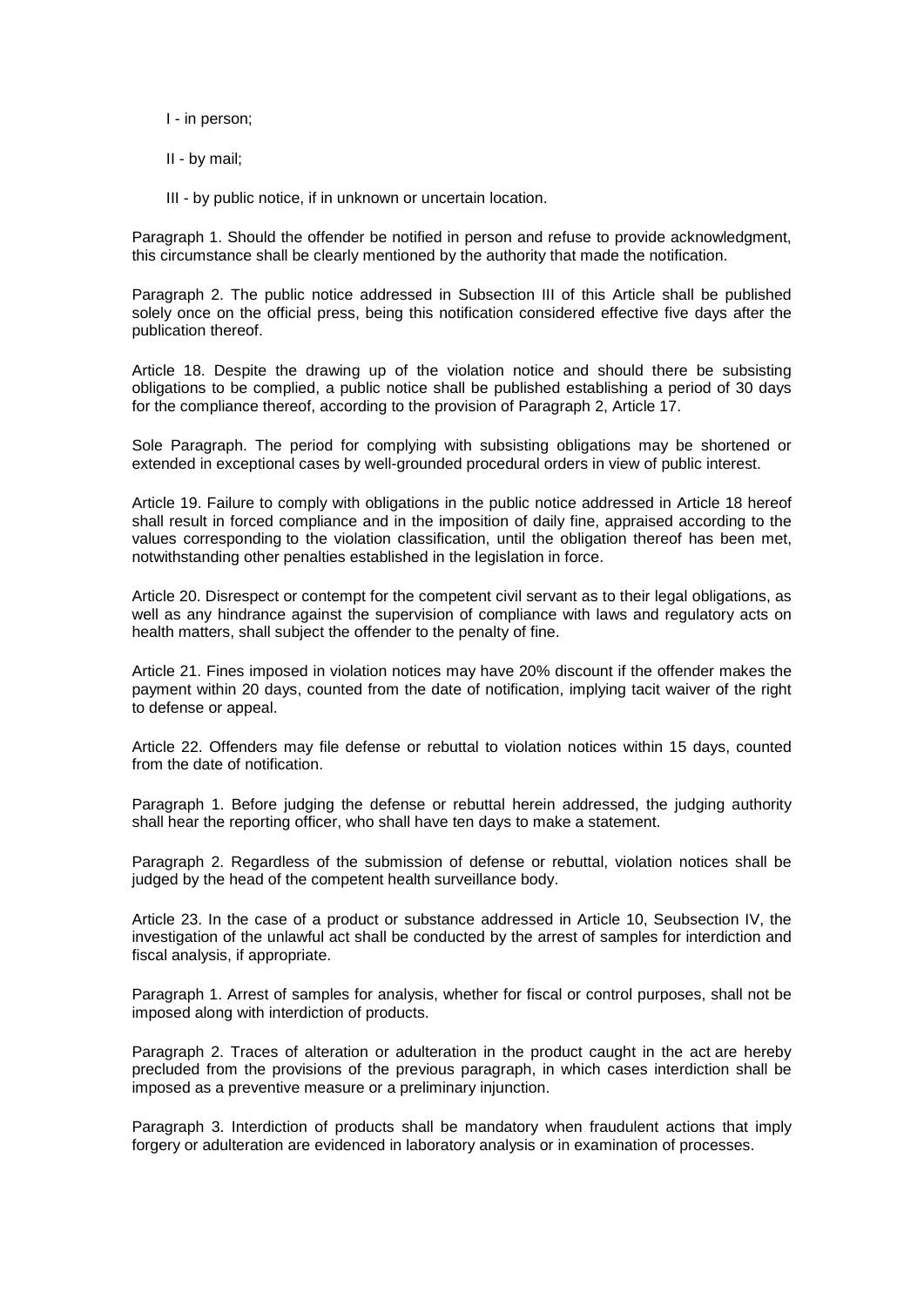Paragraph 4. Interdiction of products and establishments, as a preventive measure, shall last for the amount of time necessary for the performance of tests, assessments, analyses or any other required measure, being hereby prohibited, regardless of the situation, to exceed 90 days, whereafter the product or establishment shall be automatically released.

Article 24. In the case of product interdiction addressed in Paragraph 2 of Article 23 hereof, the health surveillance authority shall draw up the respective order, whose first copy shall be given to the offender or to his/her legal representative, along with the violation notice, complying with the same requirements as to acknowledgement.

Article 25. Should interaction be imposed as a result of the laboratory report, the competent health surveillance authority shall enclose the respective order to the proceeding records and shall draw up the interdiction notice, including, if appropriate, that of the establishment.

Article 26. Interdiction and arrest orders shall specify the nature, quantity, name and/or brand, type, origin and holder of the product, as well as the company's name and address.

Article 27. Arrest of products or substances shall consist in the collection of representative samples of the existing stock, which shall become inviolable to ensure authenticity and preservation characteristics and shall be divided in three parts: one shall be given to the holder or party responsible for the product in order to be used as counter-proof, and two shall be immediately sent to the official laboratory for indispensable analyses.

Paragraph 1. Should the quantity or nature not enable sample collection, the product or substance shall be sent to the official laboratory for fiscal analysis in the presence of the holder or company's legal representative and of a specialist indicated by the company.

Paragraph 2. In the case addressed in Paragraph 1 hereof, should the mentioned people be absent, two witnesses shall be summoned to observe the analysis.

Paragraph 3. A conclusive and detailed report of the fiscal analysis shall be drawn up and filed at the official laboratory; copies shall be enclosed to the proceeding records and provided to the manufacturer, as well as to the holder or party responsible for the product or substance.

Paragraph 4. Offenders, when disagreeing with the condemnatory result of the analysis, are entitled to request counter-proof, whether separate or along with the request for review of the appealed decision, by submitting the sample in their power and indicating their own specialist.

Paragraph 5. A certified minute shall be drawn up from the counter-proof report, being dated and signed by all participants; the original copy shall be enclosed to the proceeding records and shall contain all issues addressed by the specialists.

Paragraph 6. The counter-proof analysis shall not be carried out if there are traces of violation of the sample in power of the offender, in which case the condemnatory report shall prevail as definitive.

Paragraph 7. The same analytical method used in the condemnatory fiscal analysis shall be applied to the counter-proof analysis, unless otherwise agreed by the specialists to use another.

Paragraph 8. Difference in the results of the condemnatory fiscal analysis and of the counterproof analysis shall lead to appeal to a higher authority within 10 days, which shall determine another fiscal analysis to be carried out in the second sample in power of the official laboratory.

Article 28. Having the violation not been proven by the fiscal or counter-proof analysis and having the product been considered safe for use, the competent authority shall draw up an order to release the product and archive the proceedings.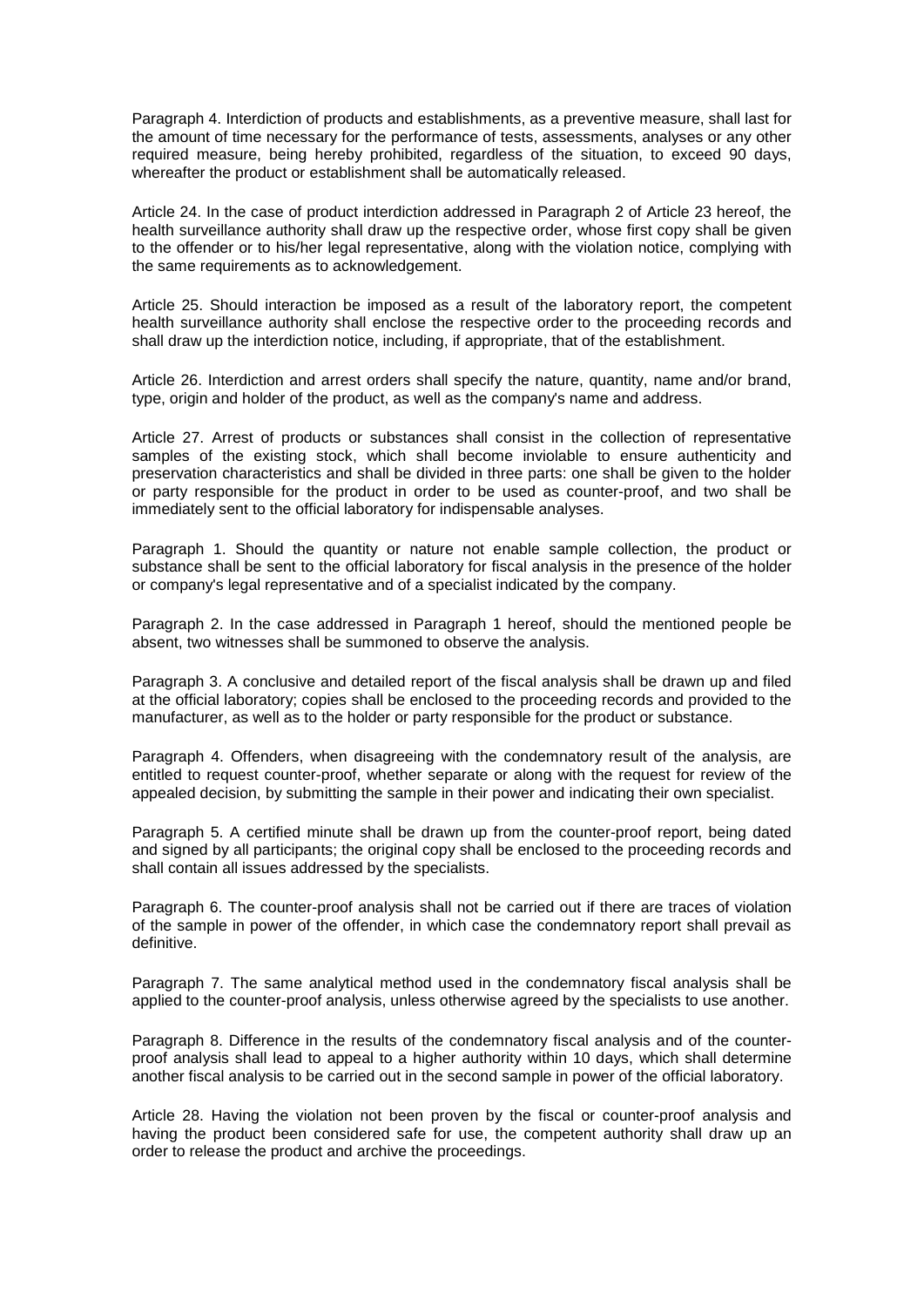Article 29. In violations that do not depend on analyses or examinations, including those of contempt for the health surveillance authority, the investigation shall be conducted as summary proceedings and shall be considered closed if the offender does not appeal within 15 days.

Article 30. Offenders are hereby entitled to appeal against condemnatory decisions within the same period of time established for defense, including in the case of fine.

Sole Paragraph. Being the condemnatory decision upheld, the appeal may be filed, within 20 days after acknowledgment or publication, to a higher authority in the same government sphere under whose jurisdiction the proceedings had been initiated.

Article 31. Appeals may not be filed in the case of definitive condemnatory decision when the laboratory report is confirmed in the counter-proof analysis or in the case of fraud, forgery or adulteration.

Article 32. Appeals filed against non-definitive decisions shall have suspensory effect with regard to the payment of the pecuniary penalty, not prohibiting immediate imposition of compliance with the subsisting obligation according to Article 18 hereof.

Sole Paragraph. The appeal addressed in Paragraph 8 of Article 27 hereof shall be considered within 10 days.

Article 33. When the penalty of fine is imposed, the offender shall be notified to make the payment within 30 days, counted from the date of notification, being the money collected to the account of the National Health Fund or to the account of the financial bodies of States, Federal District or Territories, pursuant to the administrative jurisdiction under which the proceedings has been conducted.

Paragraph 1. Notifications shall be made by registered letter or by public notice published in the official press if the offender has not been located.

Paragraph 2. Failure to pay fines within the period of time herein established shall lead to their registration for judicial charges, pursuant to the pertinent legislation.

Article 34. Having the period of time set forth in the Sole Paragraph of Article 30 hereof passed and if the condemnatory decision has not been appealed or the counter-proof analysis has not been requested, the report of the condemnatory analysis shall be considered definitive and the proceedings, unless initiated by a federal health surveillance body, shall be transmitted in order to declare registration cancellation and determine product arrest and destruction in the entire national territory, notwithstanding other criminal penalties, when applicable.

Article 35. Destruction of products and cancellation of registrations, operating permits and establishment licenses shall solely be imposed after the publication of an unappealable decision in the official press.

Article 36. In the case of definitive condemnation of products whose modification, adulteration or forgery does not make them unsafe for use, the health surveillance authority may, when announcing the decision, direct their distribution to support service establishments, preferably official ones, whenever the re-use thereof is viable to health programs.

Article 37. Having the investigation ended due to the lapse of time to appeal without having submitted defense or because appeals have been judged, the health surveillance authority shall announce the final decision and consider the case closed after publication in the official press and adoption of the imposed measures.

Article 38. Violations to any legal or regulatory provision of sanitary order shall hereby lapse in five years.